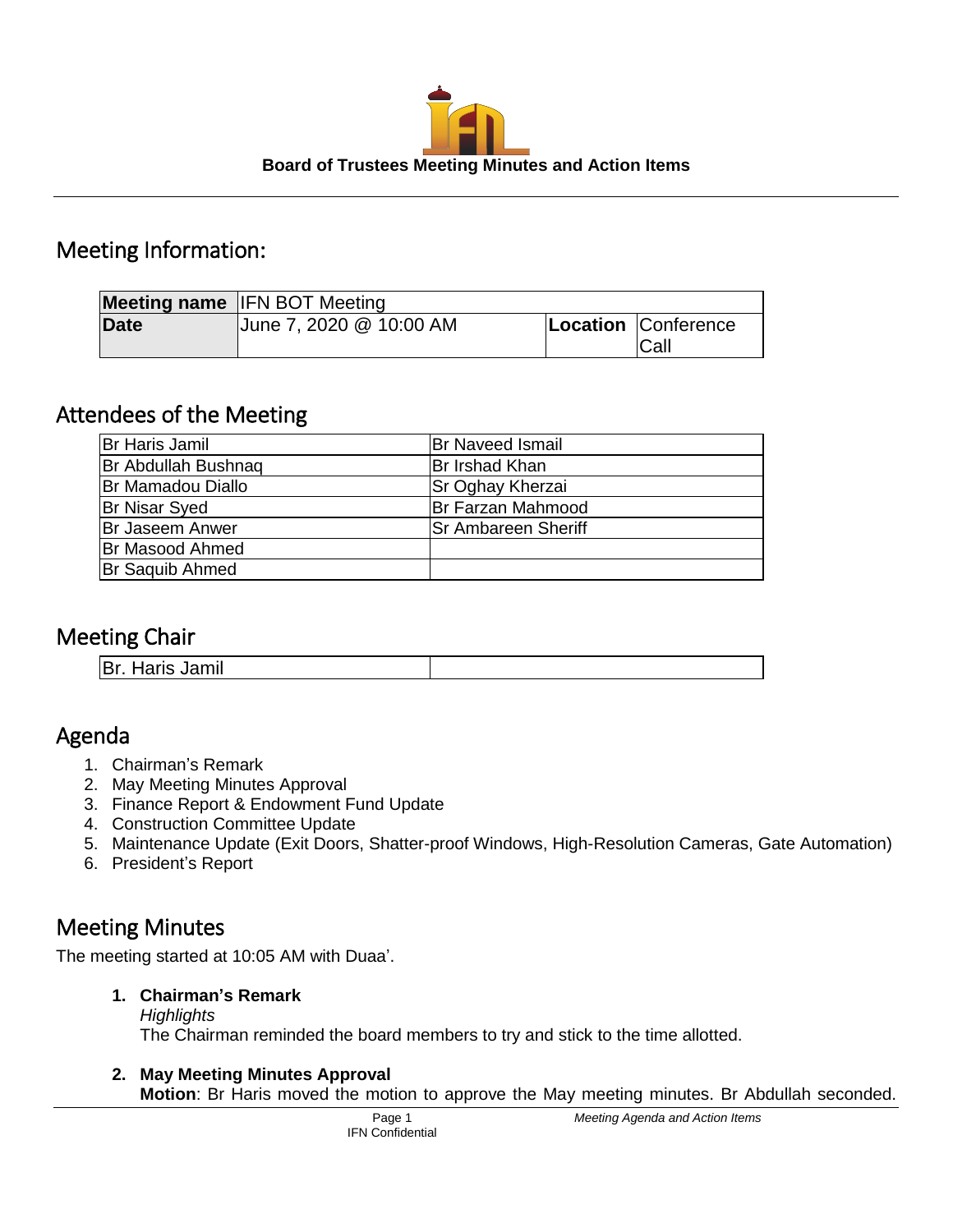

**There were no objections**. **Motion approved**.

**3. Finance Report & Endowment Fund Update** *Highlights*

| <b>Bobo Diallo</b>                              | <b>Abdullah Bushnaq</b>   | <b>Nisar Syed</b>                            | <b>Haris Jamil</b> |   |
|-------------------------------------------------|---------------------------|----------------------------------------------|--------------------|---|
| ecording                                        | <b>As of June 1, 2020</b> |                                              |                    |   |
|                                                 | <b>Operations</b>         |                                              |                    |   |
| <b>Budget Approved Jan 2020</b>                 |                           | \$550,600                                    |                    |   |
| <b>Budget Adjusted June 2020</b>                |                           | \$500,000                                    |                    |   |
| Spend to date to Q1 (March 31)                  |                           | \$89,000                                     |                    |   |
| Forecast for year end 2020                      |                           | \$411,000                                    |                    |   |
| Ramadan Fundraising-<br><b>Target/Actual</b>    |                           | \$275,000/\$267,000<br>(Collected \$193,000) |                    |   |
|                                                 | <b>Capital Expense</b>    |                                              |                    |   |
| <b>Contracted Amount for Phase I-</b><br>verify |                           | \$395,000                                    |                    |   |
| <b>Amount Spent Q1</b>                          |                           | \$70,000                                     |                    |   |
| <b>Cash in Bank</b>                             |                           | \$105,000                                    |                    |   |
| Pledges to be collected                         |                           | \$51,000 (\$80,000 Pledged)                  |                    | 3 |

"*[Regarding the Construction Project]* \$226,000 is covered, we are short by \$169,000. So, if pledges are fulfilled, we need to raise \$140,000."

"\$140,000. This should be our target for Expansion Project for Phase 1."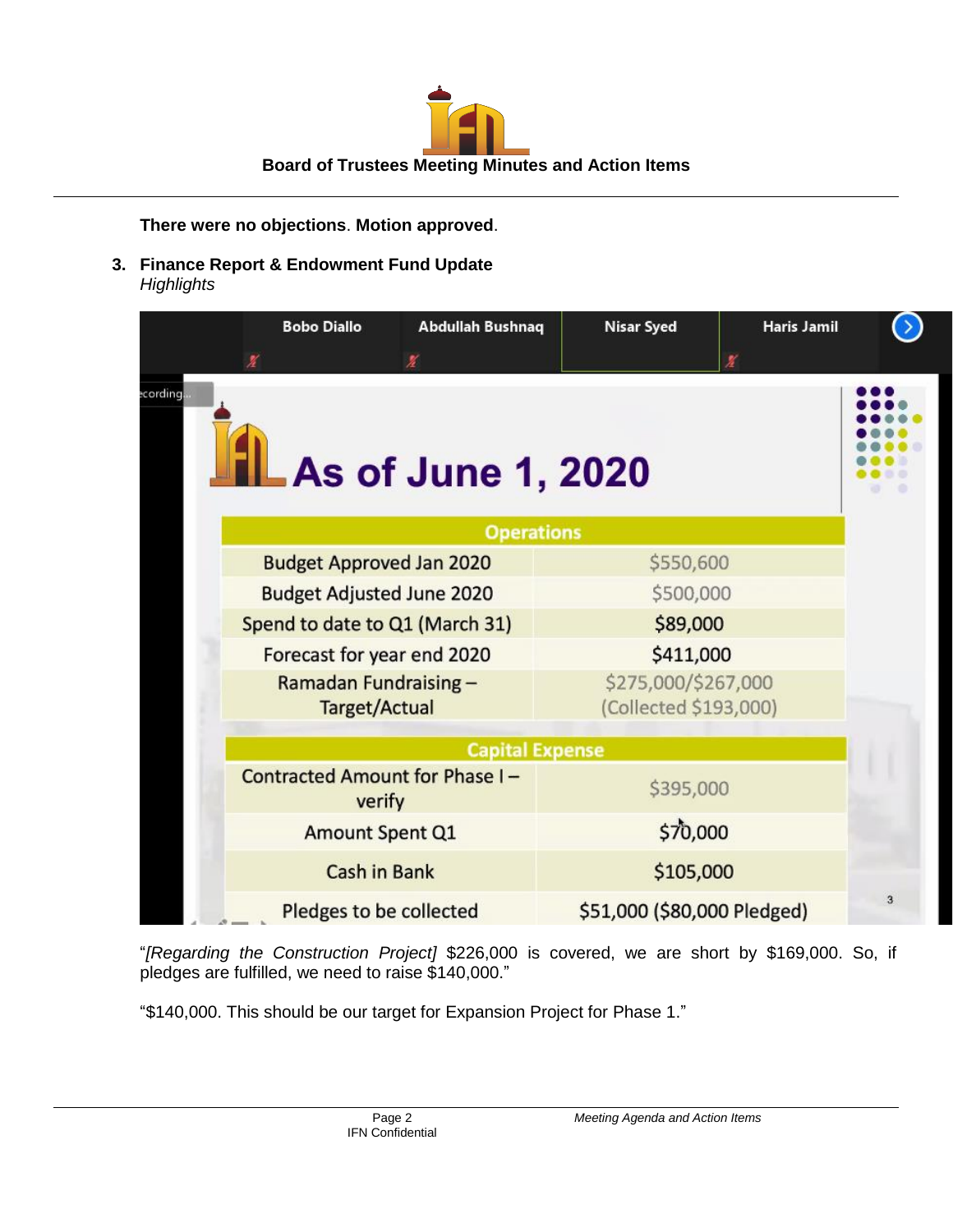| <b>Board of Trustees Meeting Minutes and Action Items</b> |
|-----------------------------------------------------------|

|          | <b>Bobo Diallo</b>                                                 | iPhone |                  | <b>Masood Ahmed</b><br>星                    | <b>Abdullah Bushnaq</b><br>覃 |  |
|----------|--------------------------------------------------------------------|--------|------------------|---------------------------------------------|------------------------------|--|
| cording. | <b>Finance Update</b>                                              |        |                  |                                             |                              |  |
|          |                                                                    |        | <b>Endowment</b> |                                             |                              |  |
|          | Cash in Bank (March 31)                                            |        |                  | \$500,856                                   |                              |  |
|          | <b>Transferred to SP (Sharia Portfolio)</b><br>inception to May 31 |        |                  | \$175,000                                   |                              |  |
|          | Net asset value in SP                                              |        |                  | \$177,525 (June 5)                          |                              |  |
|          |                                                                    |        |                  |                                             |                              |  |
|          |                                                                    |        |                  | <b>Reserve Fund (Cash minus Restricted)</b> |                              |  |
|          | <b>Cash in Bank</b>                                                |        |                  | \$400,000                                   |                              |  |
|          | <b>Transferred to NAIT ICCF Fund (April</b><br>15)                 |        |                  | \$200,000                                   |                              |  |
|          | Net asset value in NAIT ICCF Fund<br>(April 15)                    |        |                  | \$208,291                                   |                              |  |
|          |                                                                    |        |                  |                                             |                              |  |

All our losses incurred during the pandemic (-16% at the end of March) have now been recovered.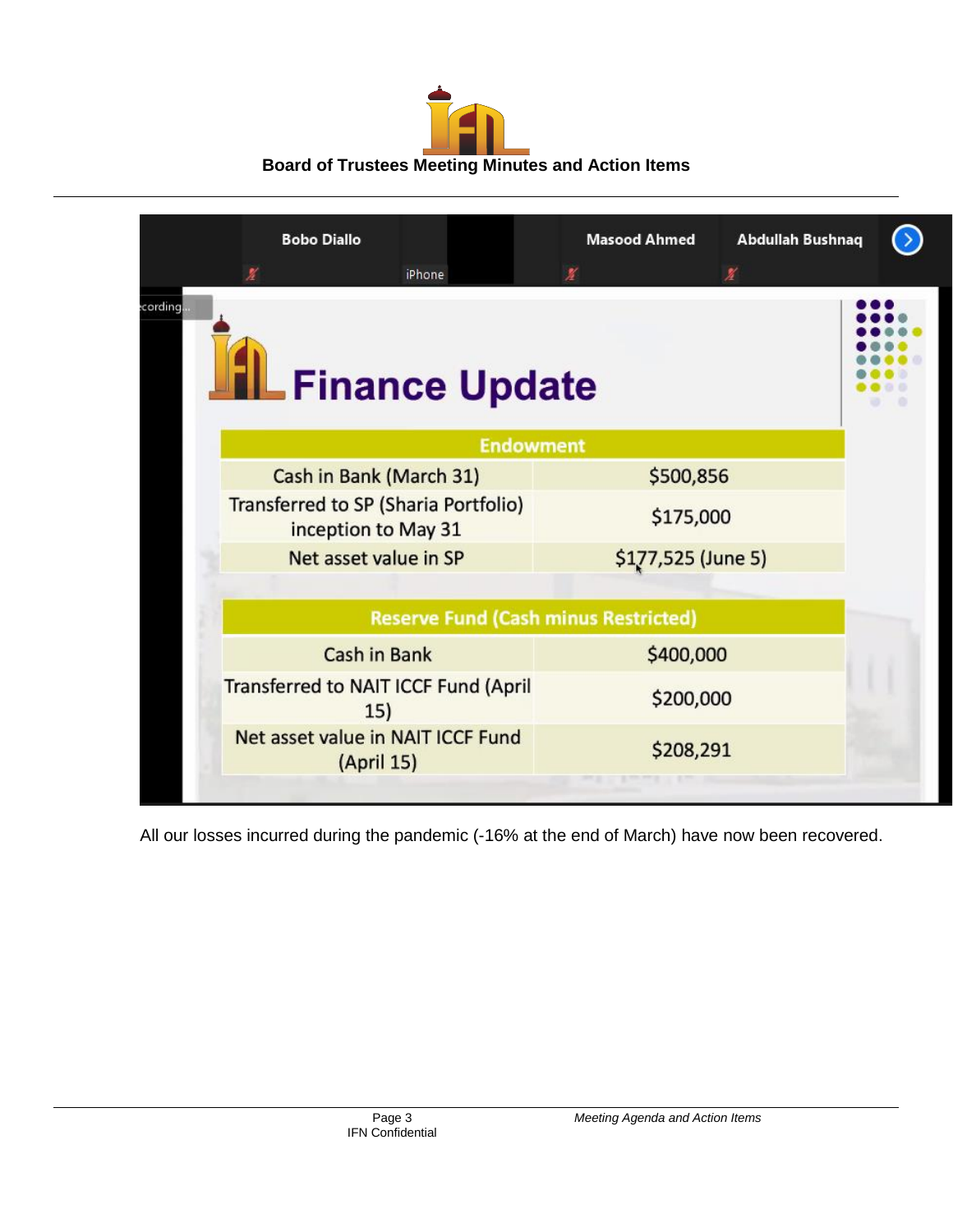# **Board of Trustees Meeting Minutes and Action Items**

| <b>Bobo Diallo</b>                                                                                                                                   | <b>Masood Ahmed</b>                                                                                                                                                                                                                                 | <b>Abdullah Bushnaq</b> | <b>Nisar Syed</b>                                       |
|------------------------------------------------------------------------------------------------------------------------------------------------------|-----------------------------------------------------------------------------------------------------------------------------------------------------------------------------------------------------------------------------------------------------|-------------------------|---------------------------------------------------------|
| 鐾<br>In the Name of Allah, the Most Gracious, the Most Merciful<br><b>IFN Finance Committee Report</b><br><b>June 2020</b><br>Prepared by Nisar Syed | ¥                                                                                                                                                                                                                                                   | 星                       |                                                         |
| <b>Attribute</b>                                                                                                                                     |                                                                                                                                                                                                                                                     | <b>Status</b>           |                                                         |
| <b>2020 Financial Statement</b>                                                                                                                      | To be completed by the end of June 2020 and submitted to BOT by July<br>meeting                                                                                                                                                                     |                         | Complete - published to BOT<br>in February 2020 meeting |
| <b>External Audit</b>                                                                                                                                | 1. Sign contract with Auditor<br>2. Provide all requested materials to Auditor<br>3. Get target completion date from Auditor<br>4. Submit draft audit report to Board from Auditor<br>5. Finalize report and publish to Board followed by community |                         | Jan<br>Feb-Apr<br>June<br>July<br>July/Aug              |
| <b>Update Bank Accounts with new</b><br><b>Finance Director and Treasurer</b>                                                                        |                                                                                                                                                                                                                                                     |                         |                                                         |
| Get login ids updated with new<br><b>Finance Director in Sharia</b><br>Portfolio                                                                     | 1. Request sent by<br>2. Commitment from SP to switch by<br>3. Validation                                                                                                                                                                           |                         |                                                         |
|                                                                                                                                                      |                                                                                                                                                                                                                                                     |                         |                                                         |
|                                                                                                                                                      |                                                                                                                                                                                                                                                     |                         | 5                                                       |

#### **Action Items**:

- Update all bank accounts for the signees to include the new Finance Director (Br Nisar, by end of June).
- Complete setting up login access for Sharia Portfolio (Br Nisar, by end of June).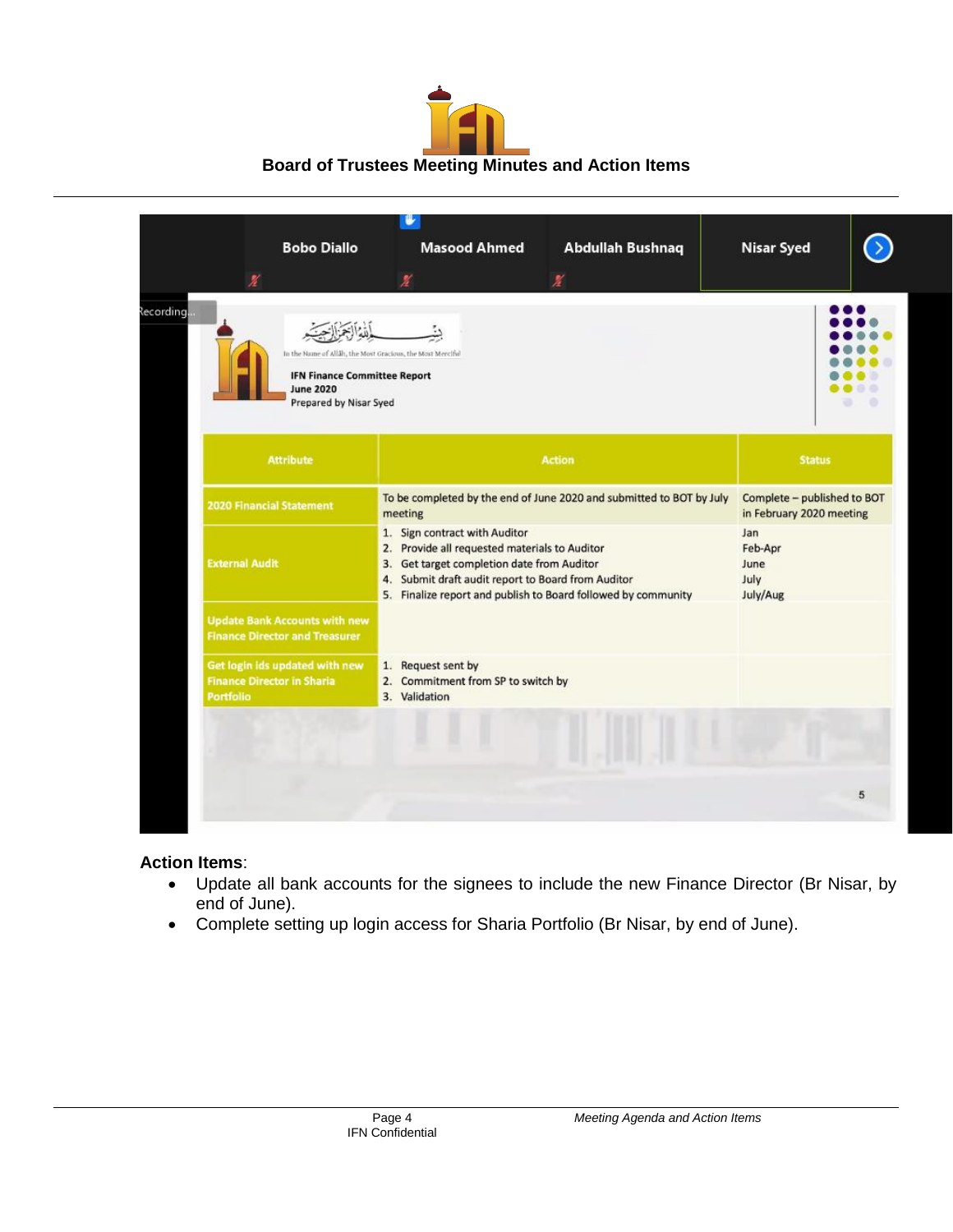



"Do these number include capital expenses?"

"No, these are only for operational expenses."

"Can the Reserve Fund be used for the Capital Project?"

"The Capital Project is its own, separate from the Reserve Funds."

"The Reserve Funds are really is for rainy days."

## **4. Construction Committee Update**

#### *Highlights*

The latest Capital Project architectural drawings were presented to the board members.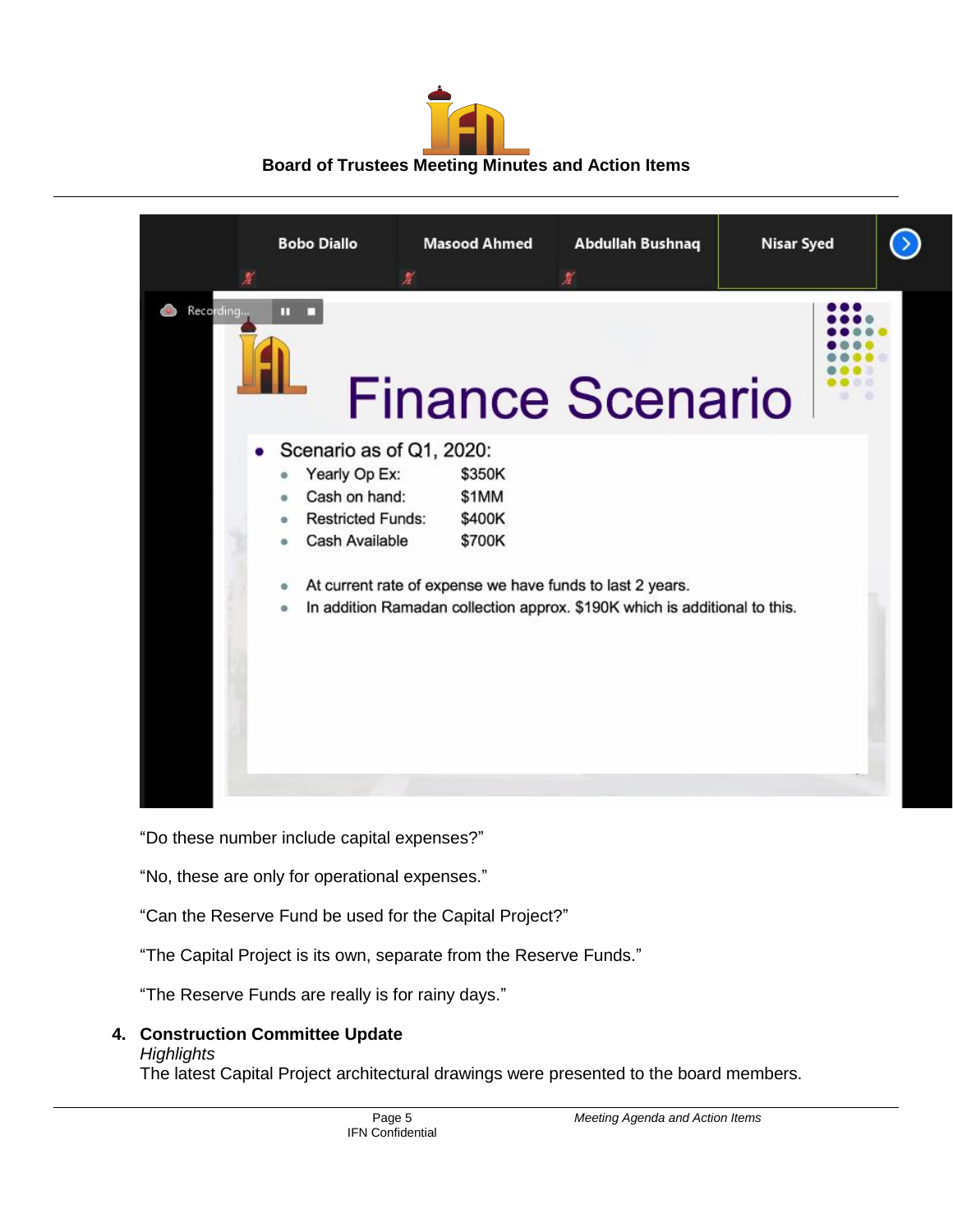

"Should we reach out to the (Saturday and Sunday) schools and request input on these?"

"Yes, that should be okay."

"Does the basement have windows?"

"Yes."

"Can you share the capacity of each classroom?"

"Yes, we can add that information."

"I think we should present this to them. I also think that with each drawing we should add a dollar amount about cost. We can meet offline on how to add that and link it to fundraising."

Selected Townhall date: July 19, 2020 as Webinar.

## **5. Maintenance Update (Exit Doors, Shatter-proof Windows, High-Resolution Cameras, Gate Automation)**

#### *Highlights*

The permit for the two exit doors to be installed is delayed. No further updates.

#### **6. President's Report**

#### *Highlights*

"The contact information for the board is missing on the IFN website, and the EC contact email addresses are the personal ones."

"Our stance toward prayer in our Masjid. I would like to see when you review with the Covid Task Force more details surrounding the decision. What are the reasons for not reopening for prayer?"

"I have some details in the report. We will be meeting again next week to reevaluate. We don't want to take any risk and our current team decided to delay reopening. Only one person abstained in this decision."

"We should get some feedback from the community as well on whether they want the Masjid to reopen. Also inform the BOT of what extra burden reopening the Masjid would be for the EC."

"Add to the report what the Covid Task Force accomplished in helping people in May (food distribution, financial support, etc.)."

"Are there concrete plans to reopening, such as registration process, disinfecting, floor markings, etc.?"

"All the information from CIOGC was shared with the Covid Task Force and discussed."